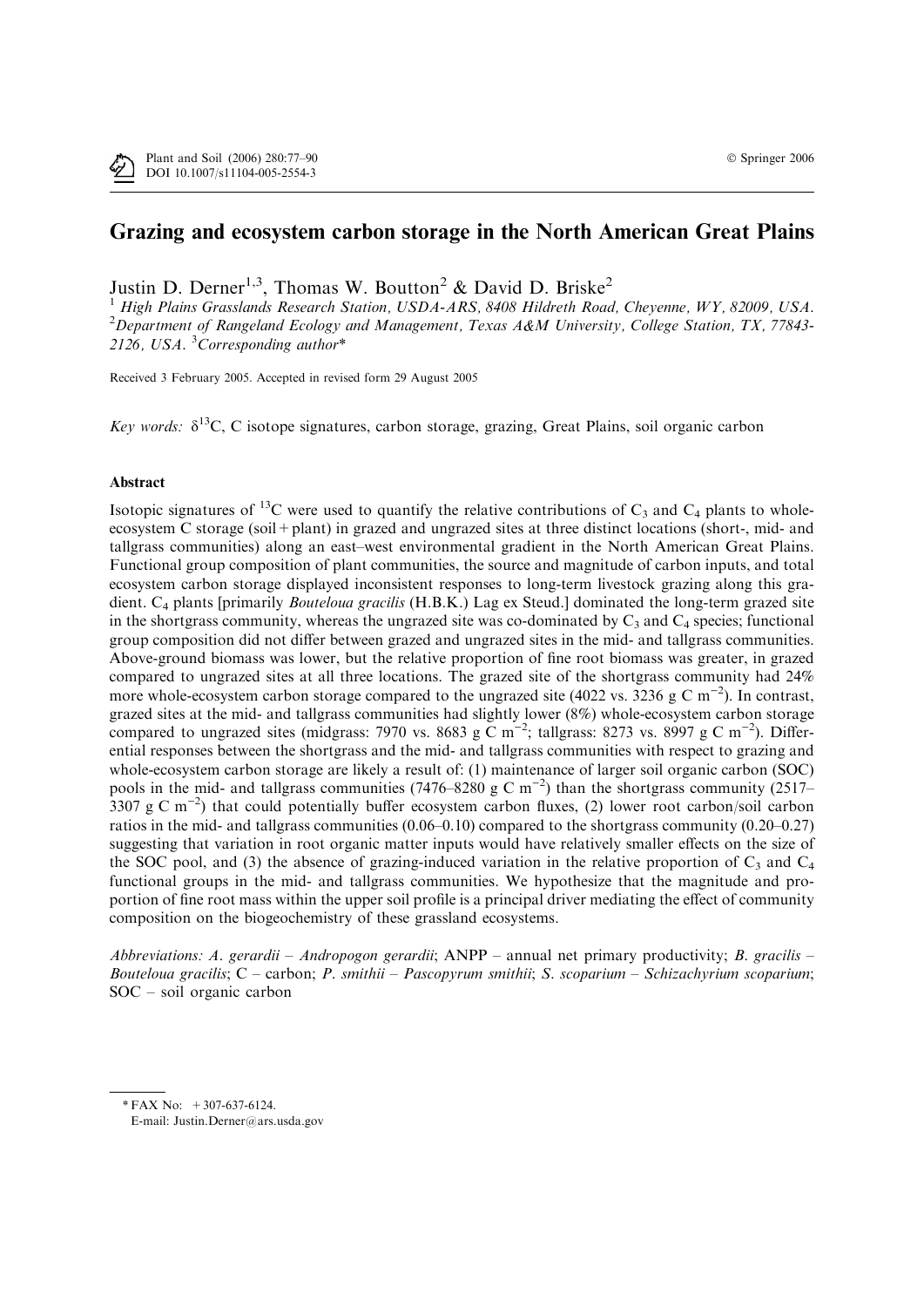# Introduction

Rangelands cover approximately 40% of the earth's land surface, and are responsible for a comparable proportion of the carbon (C) flux associated with terrestrial net primary productivity (Scurlock and Hall, 1998). In addition, rangelands store  $> 10\%$  of terrestrial biomass C, 10–30% of global soil organic carbon (SOC), and they have been estimated to sequester C in soil at a rate of  $0.5$  Pg C yr<sup>-1</sup> (Olson et al., 1985; Schlesinger, 1997; Scurlock and Hall, 1998). This implies that modest changes in C storage in rangeland ecosystems have the potential to modify the global C cycle and indirectly influence climate (Conant et al., 2001; Ojima et al., 1993; Schimel et al., 1990). Despite this significance, our understanding of land use effects on the storage of C in rangelands remains limited (Reeder and Schuman, 2002; Schuman et al., 2002).

Livestock grazing is one of the most prevalent land uses of the world's rangelands, and has the potential to substantially alter C storage in those ecosystems by: (1) Modifying the magnitude and relative allocation of C to above- and belowground biomass (Briske and Richards, 1995; Briske et al., 1996); (2) Altering microclimate and the availability of light, water, and nutrients (Archer and Smeins, 1991; Ruess, 1987); and (3) Influencing the quantity and quality of C inputs by modifying the species composition and functional diversity of plant communities (Pastor and Cohen, 1997; Ritchie et al., 1998). Although these grazing-induced processes collectively appear to accelerate rates of C cycling processes in grazed ecosystems (Bardgett et al., 1998; Ruess and Seagle, 1994), their influence on ecosystem C storage is often inconsistent and difficult to predict (Milchunas and Lauenroth, 1993; Reeder and Schuman, 2002).

The influence of livestock grazing on the C cycle of rangelands would intuitively be greatest where herbivory has induced changes in the functional composition of plant communities that alter the use and availability of key resources (Chapin et al., 1997). In various rangeland communities, grazing may modify functional group composition by altering the relative abundance of  $C_3$  and  $C_4$  plant species. Species with these distinct photosynthetic pathways differ markedly in

their functional attributes, especially with respect to C-, nutrient-, and water-use characteristics (Pearcy and Ehleringer, 1984; Sage and Monson, 1999). Consequently, the relative proportion of  $C_3$  and  $C_4$  plants may have a profound influence on the rate and magnitude of various ecosystem processes, including evapotranspiration, primary productivity, decomposition and soil C storage (Epstein et al., 1999; Seastedt et al., 1994; Tilman, 1998; Wedin, 1995).

In the North American Great Plains, livestock grazing has been shown to be an important determinant of the  $C_3-C_4$  composition of rangeland plant communities, along with mean annual precipitation, mean annual temperature and soil texture (Epstein et al., 1997). The effect of livestock grazing on  $C_3-C_4$  composition varies with grazing regime, the relative combination of plant growth forms and climatic conditions (Parton and Risser, 1979; Sims et al., 1978; Sims, 1988). For example, 20 years of intensive livestock grazing in a southern tallgrass prairie reduced the relative proportion of  $C_4$  grass biomass from  $>70$ to <30% (Boutton et al., 1993). In contrast, 80 years of intensive livestock grazing in northern mixed-grass prairie increased the relative cover of  $C_4$  grasses from approximately 15 to 86% (Frank et al., 1995). However, it is also well established that the relative grazing resistance of  $C_3$  and  $C_4$  functional groups is associated with growth form contrasts (caespitose vs. rhizomatous) as well as distinctions between photosynthetic pathways (Briske and Richards, 1995).

Previous studies on livestock grazing have focused largely on changes in above-ground ecosystem properties. By comparison, relatively little is known regarding the effects of grazing on the distribution and abundance of roots, and on the storage and dynamics of SOC. However, the isotopic C composition of roots and soil organic matter can provide unique and quantitative insights regarding the effects of grazing on the belowground system. More specifically, the C isotope signatures of C<sub>3</sub> ( $\delta^{13}$ C  $\approx -27\%$ ) and C<sub>4</sub>  $(\delta^{13}C \approx -13\%)$  plants can be utilized to quantify grazing-induced changes in functional group composition in communities that possess a mixture of  $C_3$  and  $C_4$  plants. These isotopic signatures can be used to estimate the relative proportions of  $C_3$  and  $C_4$  plant C in above- and below-ground biomass and in the SOC pool by

# 78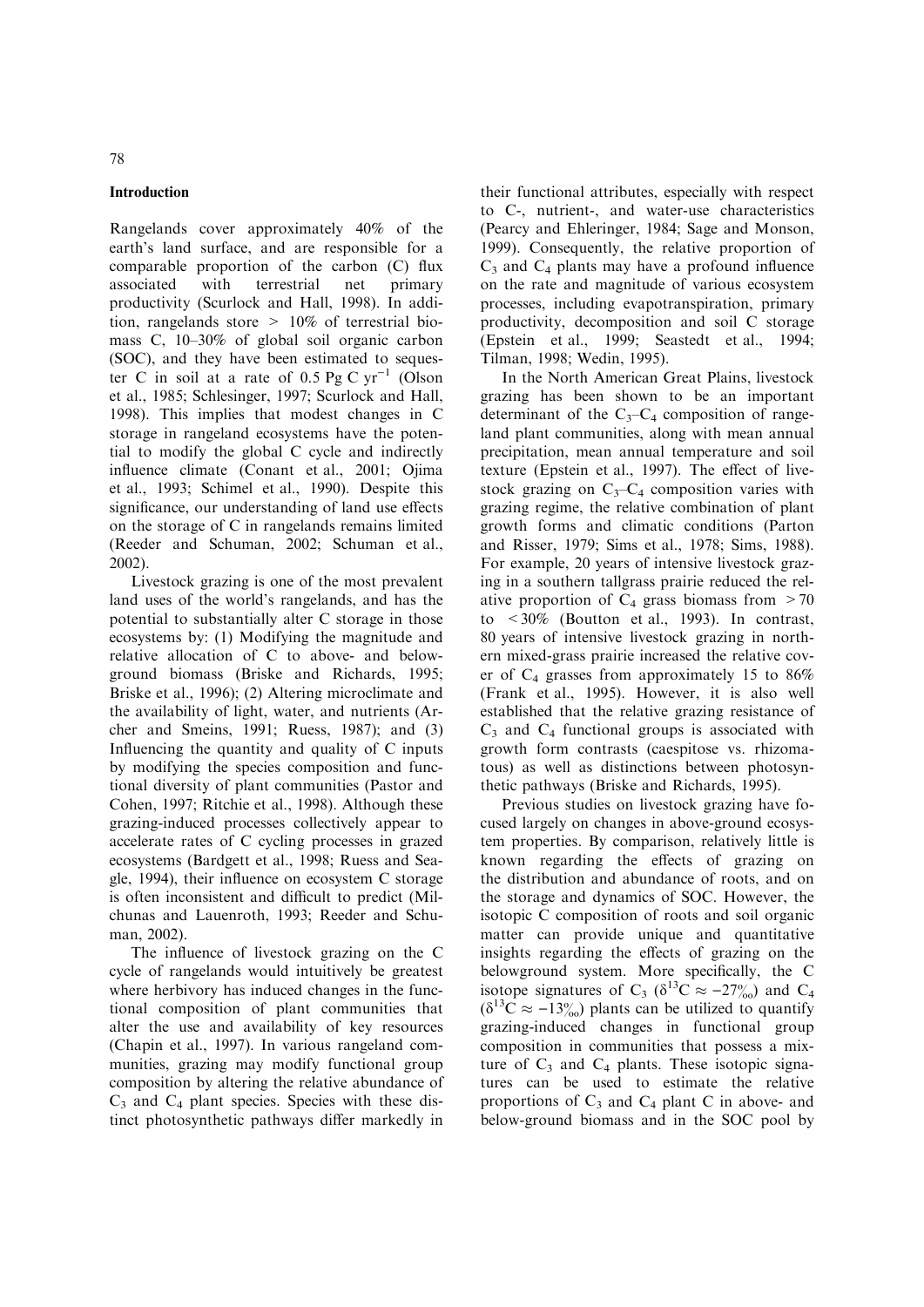depth, and they can provide evidence for longterm changes in the relative productivity of  $C_3$ and C4 plants in grazed grasslands (Boutton, 1996; Frank et al., 1995; Svejcar and Boutton, 1985).

The goals of this study were to assess the impact of long-term livestock grazing on the functional composition of rangeland plant communities, and to quantify differences in ecosystem C storage that may have resulted from those compositional changes at three locations in the North American Great Plains (Derner et al., 1997). Stable C isotope techniques were used to identify changes in functional composition of aboveground biomass and roots, and sources of SOC. Our specific objectives were to: (1) Evaluate the impact of long-term livestock grazing on the relative proportion of  $C_3$  and  $C_4$  functional groups; (2) Estimate the relative contributions of  $C_3$  and  $C_4$  plant sources to soil and root C; and (3) Quantify the influence of grazing-induced shifts in the functional composition of rangeland plant communities on whole-ecosystem C storage. To our knowledge, this is the first study to utilize  $\delta^{13}C$  to quantify the relative contributions of  $C_3$  and  $C_4$ plants to whole-ecosystem C storage in grazed and ungrazed sites at three distinct locations along an environmental gradient in the North American Great Plains.

## Materials and methods

# Study areas

The tallgrass community, Konza Prairie Research Natural Area, was located on a midslope topographical position in the Flint Hills of eastern Kansas, near Manhattan  $(39°05' \text{ N}, 96°35' \text{ W})$ . Mean annual precipitation is 835 mm, and mean annual temperature is  $12.8 \text{ °C}$  (Bark, 1987). Vegetation is dominated by Andropogon gerardii Vitman, Sorghastrum nutans L. Nash, Schizachyrium scoparium (Michx.) Nash, and Panicum virgatum L. with a mean annual net primary productivity (ANPP) of 400 g  $m^{-2}$ . Soils were silty clay loams (Aquic Argiudoll; fine, montmorillonitic, mesic). The midgrass community was located on a midslope topographical position in west-central Kansas at Fort Hays State University (38°52' N, 99°23' W), where S. scoparium, A. gerardii, and

Bouteloua curtipendula (Michx.) Kunth comprise the dominant species, and mean ANPP is  $220 \text{ g m}^{-2}$ . This location has a mean annual precipitation of 588 mm, and mean annual temperature of  $11.9 \text{ °C}$  (Hulett and Tomanek, 1969). Soils were silt loams (Entic Haplustoll; loamyskeletal, carbonatic, mesic). The shortgrass community was located on a swale topographical position at the Central Plains Experimental Range (CPER) in north-central Colorado  $(40°49' N, 107°46' W)$ . Mean annual precipitation is 321 mm, and mean annual temperature is 8.6 °C (Lauenroth and Sala, 1992). Vegetation is predominately B. gracilis (H.B.K.) Lag ex Steud. (Milchunas et al., 1989), and mean ANPP is  $100 \text{ g m}^{-2}$ . Soils were sandy loams (Ustollic Haplargid; fine-loamy, mixed, mesic). At all three locations, long-term ungrazed sites (since 1969, 1908, and 1939 for the tallgrass, midgrass and shortgrass communities, respectively), ranging from 1 to 100 ha were compared with adjacent sites (i.e., fence line contrasts) that had been subjected to moderate, continuous season-long (May–October) grazing by cattle that removed approximately 40–60% of ANPP. For each location, grazed/ungrazed sites were positioned on the same soil series with similar aspect and slope.

Unfortunately, it was not possible to replicate grazing treatments at each of the three locations. Therefore, we acknowledge that our experimental design is potentially limited because the fencelines technically define only one formal replicate within each treatment; however, we suggest that these fenceline contrasts are extraordinarily valuable because of the long-term consistent management at each location. In addition, both grazed and ungrazed treatments occurred on the same soil series at each of the three locations, and soil characteristics such as soil pH (Derner et al., 1997) and bulk density (Table 1) did not differ between the grazed and ungrazed sites at each location. Although there were some statistically significant differences in soil particle size [sand (<2000–50  $\mu$ m), silt (<50–2  $\mu$ m), clay (<2  $\mu$ m)] distributions using the hydrometer method (Gee and Bauder, 1986) between some of the grazing treatments (Table 1), these differences were of insufficient magnitude to result in differences in soil texture class, and were unlikely large enough to account for any of the differences in response variables noted in this study.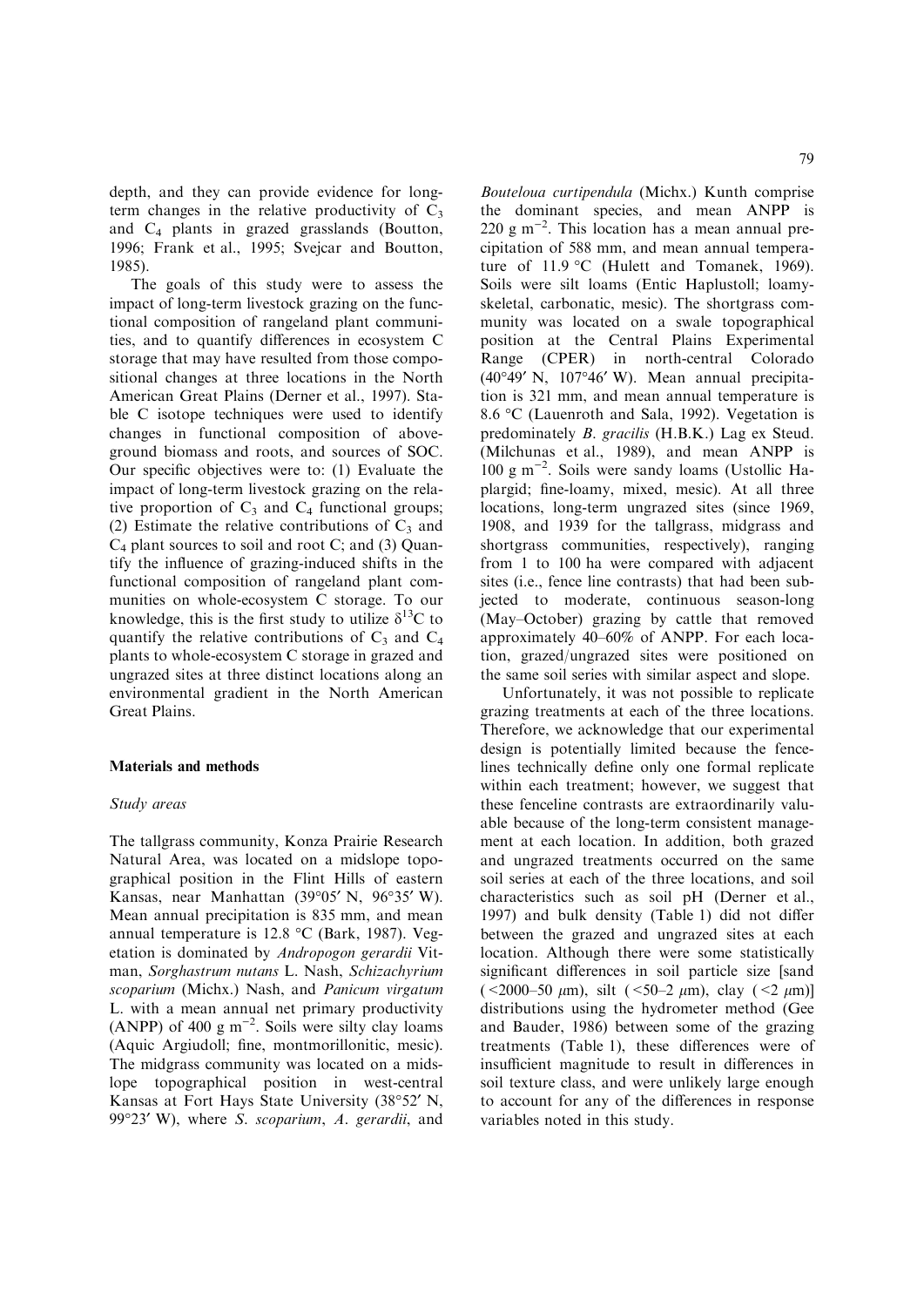|                             | <b>Shortgrass</b> |                | Midgrass      |                | Tallgrass      |                |
|-----------------------------|-------------------|----------------|---------------|----------------|----------------|----------------|
|                             | Ungrazed          | Grazed         | Ungrazed      | Grazed         | Ungrazed       | Grazed         |
| Bulk density (g $cm^{-3}$ ) |                   |                |               |                |                |                |
| $0-5$ cm                    | 1.23(0.03)        | 1.20(0.03)     | 0.85(0.02)    | 0.88(0.02)     | 0.88(0.02)     | 0.90(0.02)     |
| $5-15$ cm                   | 1.23(0.02)        | 1.20(0.02)     | 1.00(0.02)    | 1.01(0.01)     | 1.10(0.01)     | 1.12(0.02)     |
| $15 - 30$ cm                | 1.27(0.03)        | 1.27(0.02)     | 0.96(0.03)    | 0.99(0.02)     | 1.23(0.02)     | 1.23(0.01)     |
| Sand $(\%)$ 0-5 cm          | $76.6 (1.1)^*$    | 71.2(1.4)      | 30.9(1.6)     | 27.5(1.7)      | 17.9(0.9)      | 17.3(0.9)      |
| $5-15$ cm                   | 73.2(1.5)         | 70.6(1.2)      | $34.0(2.4)$ * | 27.1(1.0)      | 14.6(0.7)      | 15.0(0.6)      |
| $15 - 30$ cm                | 64.8(2.6)         | 67.1(1.7)      | 28.9(4.3)     | 25.0(1.6)      | 13.3(0.6)      | 12.0(0.5)      |
| Silt $(\%)$ 0-5 cm          | 12.6(1.1)         | $19.5(1.3)^*$  | 53.6(2.2)     | $59.6 (1.2)^*$ | 57.2(1.2)      | 58.8(1.1)      |
| $5-15$ cm                   | 12.0(0.9)         | $18.2 (1.4)^*$ | 46.5(1.3)     | $54.5(1.1)^*$  | 52.2(0.9)      | $56.9(1.0)*$   |
| $15 - 30$ cm                | 14.4(1.4)         | $19.9(0.9)*$   | 38.7(1.4)     | $47.3(2.3)*$   | 43.5(1.0)      | 48.9 $(1.3)$ * |
| Clay $(\%)$ 0-5 cm          | $10.8(0.5)^*$     | 9.3(0.4)       | $15.5(1.1)^*$ | 12.8(0.4)      | 24.9(1.0)      | 23.9(0.5)      |
| $5-15$ cm                   | $14.8(1.3)^*$     | 11.2(0.4)      | 19.4(1.6)     | 18.4(0.6)      | $33.2 (1.2)^*$ | 28.2(1.0)      |
| $15 - 30$ cm                | $20.8(1.6)^*$     | 13.9(1.2)      | 26.3(3.0)     | 27.7(2.7)      | $43.2 (1.1)^*$ | 39.1(1.1)      |

Table 1. Mean soil bulk density and texture [sand (<2000–50  $\mu$ m), silt (<50–2  $\mu$ m), clay (<2  $\mu$ m)]

Data are mean  $\pm$  SE,  $n=10$ . Asterisks indicate significant (P < 0.05) differences between grazing treatments within a community.

## Plant and soil collection and processing

Above-ground biomass of herbaceous species, excluding litter, was determined by clipping at peak biomass in July 1994. Ten,  $0.5 \times 0.5$  m plots were clipped at ground level in each long-term grazed and ungrazed site in the three communities. Plots were located at 2 m intervals along a randomly located transect. Biomass was separated into major functional groups (Table 2), dried at 60 -C and weighed. Above-ground tissue samples from dominant plant species  $(n=3-5 \text{ individual})$ plants/species) in each functional group were taken from the tall- and shortgrass communities in July 1998, and the midgrass community in September 1999. Tissue samples were dried at 60  $\degree$ C, pulverized, and analyzed for  $\delta^{13}$ C (Table 2).

A soil core  $(2\times30 \text{ cm})$  was taken from the center of each plot that was sampled for aboveground biomass; no effort was made to locate cores either beneath or between plants. Soil cores were divided into three depth increments (0–5, 5–15, and 15–30 cm), then passed through a 2-mm sieve to remove coarse roots  $(2 mm)$ . Subsamples of sieved (but otherwise untreated) soil were retained for organic C analyses by combustion/gas chromatography (Carlo-Erba NA-1500, Fisons Instruments, Danvers, Massachusetts, USA) using methods described by Nieuwenhuize et al. (1994). Coarse roots were then placed in 40 mL of  $1 M$  HCl to remove

 $CaCO<sub>3</sub>$ , washed thoroughly with distilled water, dried at  $60 °C$ , weighed, and pulverized. Fine roots (<2 mm) were removed from soils by flotation in 500 mL 1  $M$  HCl. This procedure also served to volatilize  $CaCO<sub>3</sub>$  in preparation for C isotope analyses of roots and soils. Fine roots and soil were then washed with distilled water, dried at 60 °C, weighed, and pulverized. Acid pretreatment has no effect on  $\delta^{13}$ C of roots and SOC (Midwood and Boutton, 1998). Live and dead roots could not be distinguished for either fine or coarse root fractions; hence, root biomass values include both live and dead roots.

#### Isotopic and elemental analyses

Above-ground biomass, coarse and fine roots, leaf tissue samples, and soils were ground with a ring pulverizer (Model TE250, Angstrom, Inc., Belleville, Michigan, USA) and analyzed for C concentration (g kg<sup>-1</sup>) and  $\delta^{13}$ C using a Carlo-Erba EA-1108 elemental analyzer interfaced with a Delta Plus (Finnigan MAT, Bremen, Germany) isotope ratio mass spectrometer operating in continuous flow mode. The isotopic composition is expressed as a  $\delta^{13}$ C value where:  $\delta^{13}C^{(0)}$ 

$$
= \frac{(^{13}C/^{12}C)_{\text{sample}} - (^{13}C/^{12}C)_{\text{standard}}}{(^{13}C/^{12}C)_{\text{standard}}} \times 10^{3}
$$
\n(1)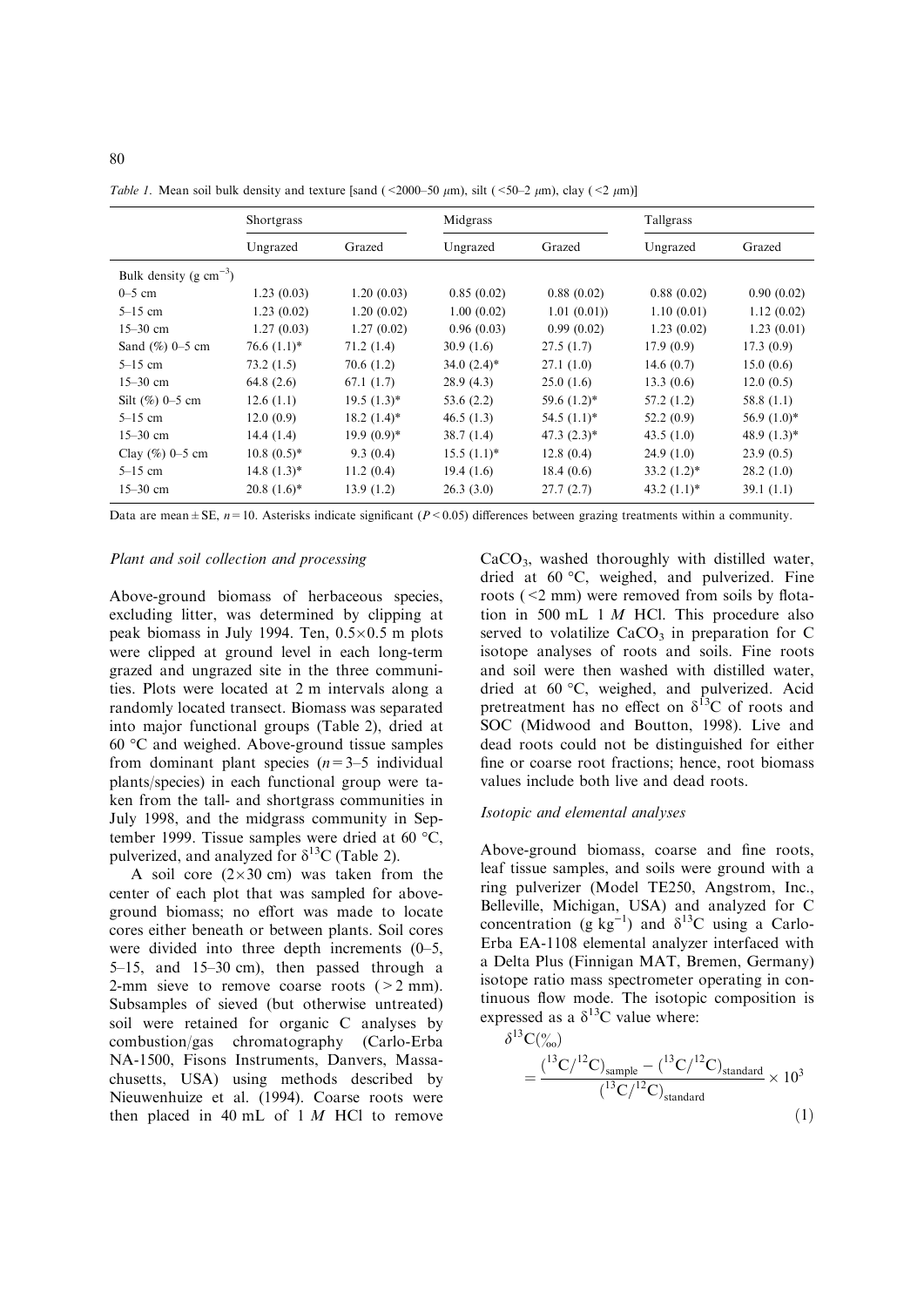|                                   | Shortgrass Community       |                    | Midgrass Community      |                                | Tallgrass Community     |                                          |
|-----------------------------------|----------------------------|--------------------|-------------------------|--------------------------------|-------------------------|------------------------------------------|
|                                   | Species                    | $\delta^{13}C$ (%) | Species                 | $\delta^{13}C$ $\binom{0}{00}$ | Species                 | $\delta^{13}C$ $\binom{o}{\delta\omega}$ |
| C <sub>4</sub> grass              | Aristida longiseta         | $-13.15(0.42)$     | Andropogon gerardii     | $-12.70(0.14)$                 | Andropogon gerardii     | $-12.51(0.20)$                           |
|                                   | <b>Bouteloua</b> gracilis  | $-13.26(0.33)$     | Bouteloua curtipendula  | $-13.98(0.10)$                 | Panicum virgatum        | $-12.46(0.13)$                           |
|                                   | <b>Buchloë</b> dactyloides | $-14.28(0.52)$     | Bouteloua gracilis      | $-14.06(0.15)$                 | Schizachyrium scoparium | $-12.50(0.03)$                           |
|                                   | Schedonnardus paniculatus  | $-13.48(0.07)$     | Schizachyrium scoparium | $-12.92(0.14)$                 | Sorghastrum nutans      | $-12.91(0.17)$                           |
|                                   | Sporobolus cryptandrus     | $-14.70(0.21)$     | Sporobolus asper        | $-12.89(0.09)$                 | Sporobolus heterolepis  | $-13.38(0.08)$                           |
| C <sub>3</sub> grass              | Pascopyrum smithii         | $-27.98(1.58)$     | Elymus canadensis       | $-26.63(1.31)$                 | Koeleria pyramidata     | $-27.97(0.74)$                           |
|                                   | Stipa comata               | $-25.89(0.57)$     | Poa pratensis           | $-26.70(0.55)$                 | Poa pratensis           | $-27.11(0.34)$                           |
| $C3$ forbs                        | Sphaeralcea coccinea       | $-27.30(1.64)$     | Ambrosia psilostachya   | $-26.93(0.25)$                 | Ambrosia psilostachya   | $-28.67(0.11)$                           |
|                                   |                            |                    | Brickellia grandiflora  | $-29.34(0.16)$                 | Artemisia ludoviciana   | $-27.59(1.34)$                           |
|                                   |                            |                    | Euphorbia bicor         | $-28.05(0.30)$                 | Aster ericoides         | $-28.12(1.23)$                           |
|                                   |                            |                    | Schrankia uncinata      | .28.30(0.18)                   | Dalea purpurea          | $-26.10(0.23)$                           |
| $C_3$ shrubs                      | Artemisia frigida          | $-27.17(2.05)$     | Amorpha canescens       | $-28.07(0.34)$                 | Amorpha canescens       | $-27.75(0.83)$                           |
|                                   | Ceratoides lanata          | $-27.08(0.39)$     |                         |                                | Rosa arkansana          | $-27.85(0.45)$                           |
| Data are mean $\pm$ SD, $n=2-6$ . |                            |                    |                         |                                |                         |                                          |

Table 2.  $\delta^{13}$ C values for plant species within functional groups found in above-ground biomass d13C values for plant species within functional groups found in above-ground biomass All  $\delta^{13}$ C values were expressed relative to V-PDB (Coplen, 1995). Repeated measurements  $(n=5)$ of a laboratory soil standard (Leco 502-062, Leco, St. Joseph, MI, USA) yielded a precision of <0.1% for  $\delta^{13}C$ , and <0.15 g kg<sup>-1</sup> for C concentration.

The proportion of C derived from  $C_4$  sources in above-ground biomass, roots, and SOC was estimated by the mass balance equation:

$$
\delta^{13}C = (\delta^{13}C_{C4})(x) + (\delta^{13}C_{C3})(1 - x)
$$
 (2)

where  $\delta^{13}$ C is the  $\delta^{13}$ C value of the whole sample,  $\delta^{13}C_{C4}$  is the average  $\delta^{13}C$  value of the C<sub>4</sub> species at the site, x is the proportion of C from the  $C_4$ species,  $\delta^{13}C_{C3}$  is the average  $\delta^{13}C$  value of the  $C_3$  species at the site, and  $1-x$  is the proportion of C from the  $C_3$  species. Mass of C in roots and above-ground biomass (g C  $m^{-2}$ ) was calculated as the product of C concentration  $(g kg^{-1})$  and biomass (g m<sup>-2</sup>). Soil C mass (g C m<sup>-2</sup>) was computed as the product of SOC concentration  $(\%)$ , bulk density (g cm<sup>-3</sup>, from Derner et al., 1997), and soil depth (cm).

# Statistical analyses

Root and soil variables were analyzed using a split-plot design with grazing the main factor and soil depth designated as the split factor. Aboveground biomass and total ecosystem C storage were analyzed using a one-way Analysis of Variance (ANOVA) using grazing as the single factor. Communities were not replicated so analyses were performed separately for each community. Although we assume that the ten samples within each grazing treatment constitute replicate samples, we recognize that this sampling scheme could be perceived as pseudoreplication. The potential statistical consequences and limitations of pseudoreplication have been discussed (see Heffner et al., 1996; Hurlbert, 1984).

# **Results**

#### Above-ground biomass

Above-ground biomass in the ungrazed sites was almost four-fold greater in the tallgrass community (441 g m<sup>-2</sup>) than in the shortgrass community  $(118 \text{ g m}^{-2})$  (Table 3). Grazed sites had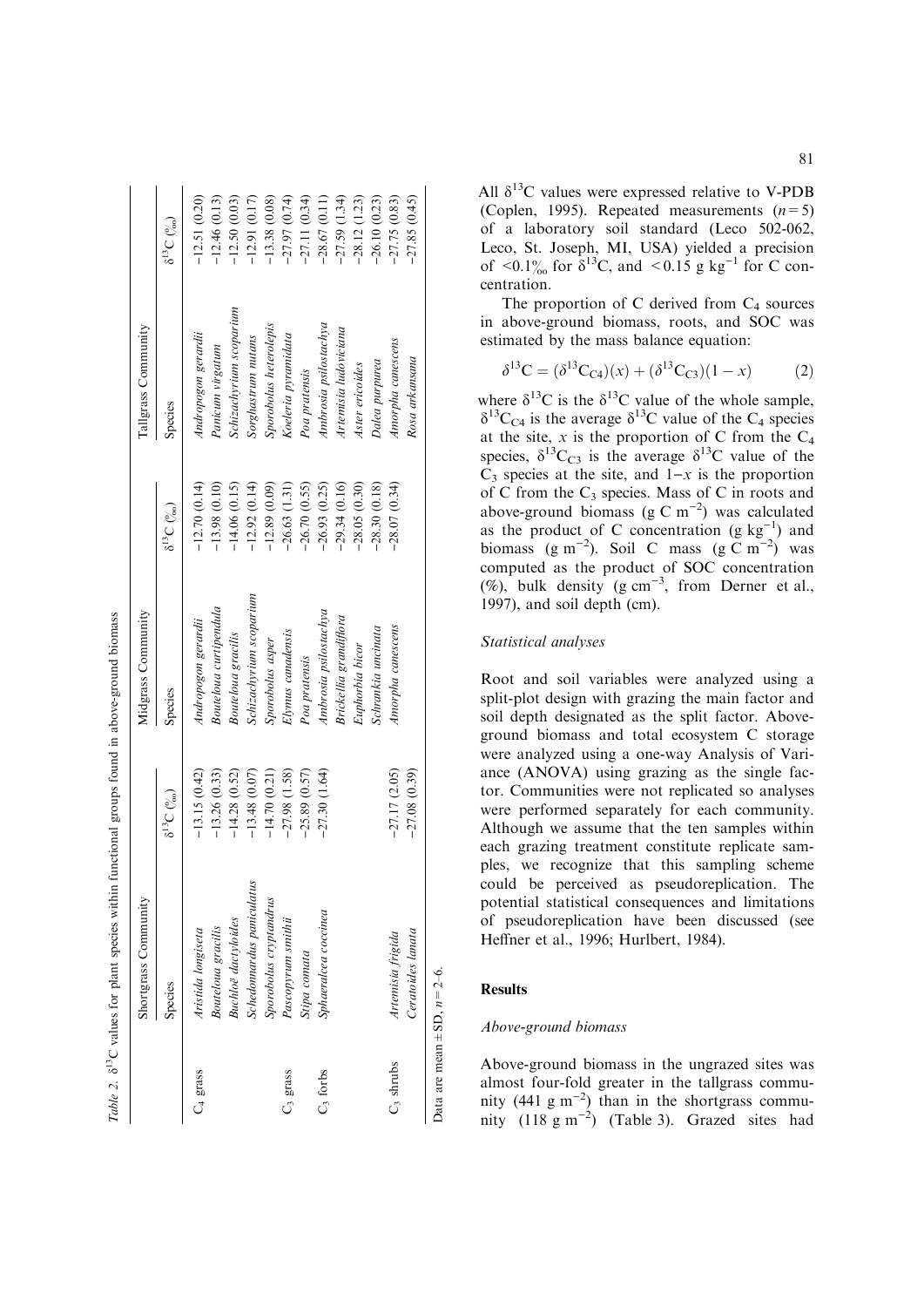| Functional group                          | Above-ground biomass $(g m^{-2})$ |                          |              |                 |                  |                 |  |  |
|-------------------------------------------|-----------------------------------|--------------------------|--------------|-----------------|------------------|-----------------|--|--|
|                                           | Shortgrass                        |                          | Midgrass     |                 | <b>Tallgrass</b> |                 |  |  |
|                                           | Ungrazed                          | Grazed                   | Ungrazed     | Grazed          | Ungrazed         | Grazed          |  |  |
| $C_4$ grass                               | 52.4(3.4)                         | $74.4(5.0)^*$            | 185.6 (17.6) | $100.0(7.5)*$   | 340.7(33.1)      | $200.4(10.8)*$  |  |  |
| $C_4$ total                               | 52.4(3.4)                         | $74.4(5.0)*$             | 185.6 (17.6) | $100.0 (7.5)^*$ | 340.7 (33.1)     | $200.4(10.8)*$  |  |  |
| $C_3$ grass                               | 64.7 (12.7)                       | $7.2(1.5)^*$             | $\mathbf{0}$ | 0.3(0.3)        | 18.1(4.2)        | 24.9(2.8)       |  |  |
| $C_3$ forbs                               | 1.3(0.4)                          | 4.2 $(0.8)$ <sup>*</sup> | 22.2(6.4)    | 20.5(4.8)       | 65.2(14.2)       | $38.2(5.0)^*$   |  |  |
| $C_3$ shrubs                              | $\Omega$                          | 4.3(4.3)                 | $\theta$     | $\theta$        | 17.4(13.3)       | $0.3(0.3)*$     |  |  |
| $C3$ total                                | 66.0 (12.8)                       | $15.7(3.8)$ *            | 22.2(6.4)    | 20.8(4.7)       | 100.6(20.1)      | $63.4(5.6)^*$   |  |  |
| Total                                     | 118.4(12.5)                       | $90.1(5.6)^*$            | 207.8 (19.3) | $120.8(9.2)$ *  | 441.3 (31.7)     | $263.8(14.5)^*$ |  |  |
| From biomass (% $C_4$ )                   | 48 $(5)$                          | $83(3)*$                 | 90(3)        | 83(3)           | 77(4)            | 76(1)           |  |  |
| From $\delta^{13}C$ of biomass (% $C_4$ ) | 44 (4)                            | $82(5)*$                 | 93(3)        | $77(3)*$        | 76 (4)           | $66(2)$ *       |  |  |

Table 3. Mean above-ground biomass by functional group

Data are mean  $\pm$  SE,  $n=10$ . Asterisks indicate significant (P < 0.05) differences between grazing treatments within a community.

approximately 24–42% less biomass than their ungrazed counterparts at all three locations.

Biomass of  $C_4$  grasses was 41–46% lower in grazed than in the ungrazed sites in the tall- and midgrass communities, but it was 42% higher in the grazed than in the ungrazed site in the shortgrass community (Table 3). Biomass of the  $C_3$ functional groups was 76% lower in the grazed than ungrazed site of the shortgrass community, and 37% lower in the grazed than ungrazed site of the tallgrass community; however, there was no difference in  $C_3$  biomass between grazing treatments in the midgrass community.

Biomass of the tall- and midgrass communities consisted of  $76-90\%$  C<sub>4</sub> biomass, regardless of grazing treatment (Table 3). Biomass in the grazed site in the shortgrass community also consisted of primarily (83%)  $C_4$  species, but  $C_3$  species comprised a significant proportion (52%) of the biomass in the ungrazed shortgrass community.

 $\delta^{13}$ C values of bulk above-ground biomass were significantly higher in the ungrazed sites of the tall- and midgrass communities, while the opposite response occurred in the shortgrass community (Figure 1a–f). The relative composition of  $C_3$  and  $C_4$  species in above-ground biomass as estimated by isotopic mass balance (Eq. 2) was generally in good agreement with direct assessments of biomass in those functional groups (Table 3). However, the isotopic mass balance approach indicated that ungrazed sites of the tall- and midgrass communities had a significantly higher proportion of  $C_4$  grass

biomass than the grazed sites, whereas the direct biomass approach did not show a significant difference.

#### Root biomass

Contrary to results for above-ground biomass, total root biomass  $(0-30 \text{ cm}, \text{fine} + \text{coarse roots})$  was 60–78% greater in the shortgrass community than in the tallgrass community (Figure 2). Total root biomass (0–30 cm) in the ungrazed sites ranged from  $1369 \pm 210$  g m<sup>-2</sup> in the tallgrass community to  $2188 \pm 165$  g m<sup>-2</sup> in the shortgrass community. As a result of these differences in aboveand belowground biomass, root/shoot ratios were higher in the shortgrass community (ungrazed = 18:1, grazed = 25:1) than in the tallgrass community (ungrazed =  $3:1$ , grazed =  $5:1$ ).

Grazing had a significant effect on total root biomass only in the midgrass community (Table 4; Figure 2). Total root biomass in the upper 30 cm of the soil profile was  $1970 \pm 209$  g m<sup>-2</sup> in the ungrazed site and  $1249 \pm 116$  g m<sup>-2</sup> in the grazed site of this community. This overall decrease in total root biomass is the net result of 72% less coarse root biomass and 60% greater fine root biomass in the upper 30 cm of the profile in the grazed site (Figure 2). In the short- and tallgrass communities, there was a significant grazing-soil depth interaction in the fine root component (Table 4). Grazing increased fine root biomass in the 0–5 cm depth interval, but decreased it at depths >5 cm in both communities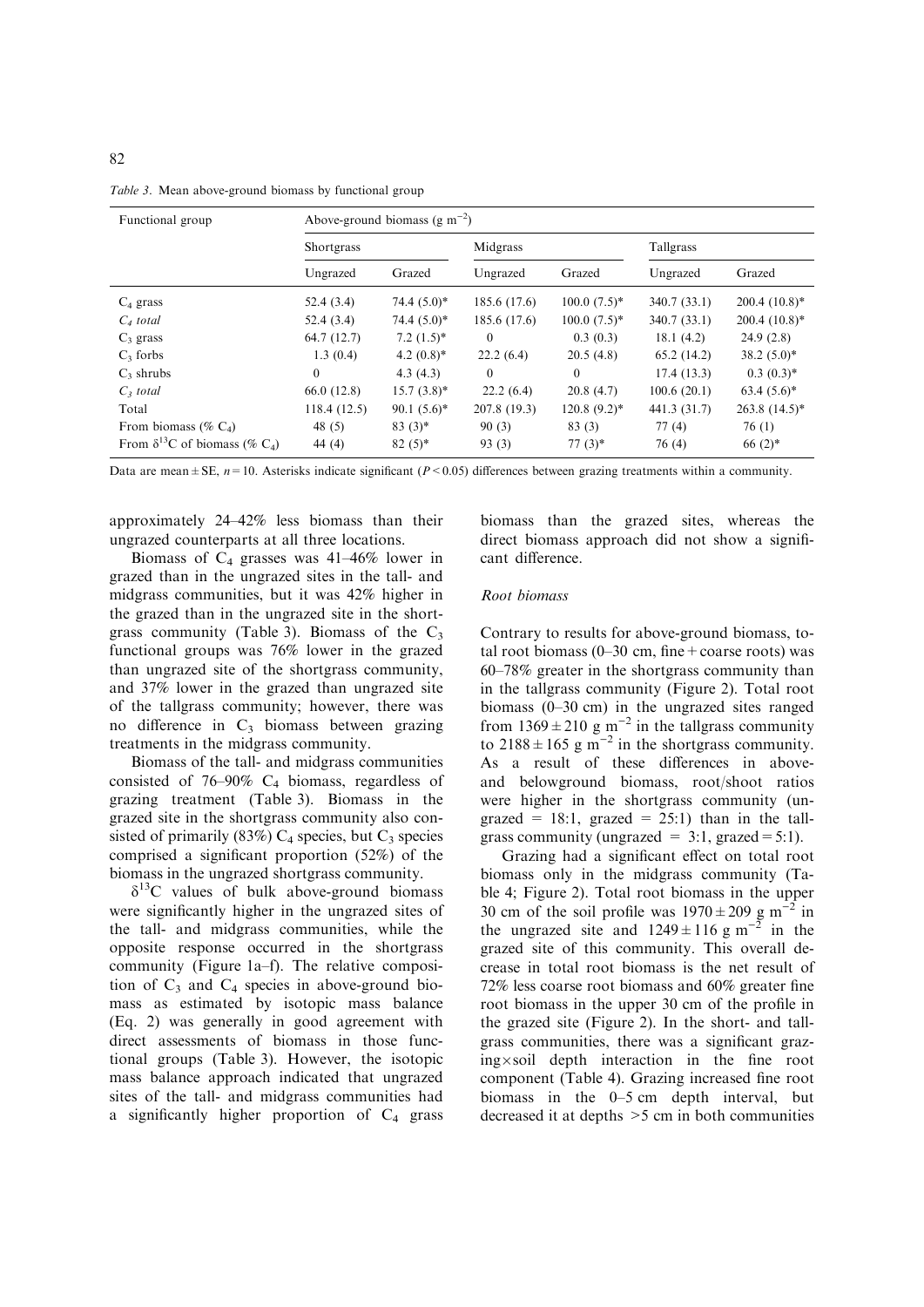

Figure 1.  $\delta^{13}$ C values of above-ground biomass ( $\Delta$ ), roots ( $\square$ ), and SOC ( $\bullet$ ) in ungrazed (a-c) and grazed (d-f) sites in short-, mid-, and tallgrass prairie ecosystems. Data are means  $\pm$  S.E. ( $n=10$ ), and values for roots and soil carbon are plotted at the midpoint of each soil depth increment (0–5, 5–15, and 15–30 cm). The upper x-axis provides an estimate of the proportion of carbon derived from  $C_4$  sources, and is based on Eq. 2.

(Figure 2). Fine, coarse, and total root biomass decreased significantly with increasing soil depth in all three communities.

The relative biomass of fine roots (i.e., fine root biomass/total root biomass), summed across soil depths, was greater in the grazed  $(65-73%)$  compared to the ungrazed  $(27-65%)$ sites in all three communities (Figure 2). Conversely, coarse root biomass as a proportion of total root biomass was lower in grazed sites  $(27-35%)$  than in ungrazed sites  $(35-73%)$  in all three communities.

Roots in the grazed site of the shortgrass community had significantly higher  $\delta^{13}$ C values  $(-16$  to  $-14\%)$  at all soil depths than roots in the ungrazed site  $(-20 \text{ to } -18\%)$  (Figure 1a, d),

indicating an increase in relative biomass of  $C_4$ grass roots in the grazed site. In contrast, grazing had no effect on root  $\delta^{13}$ C values in the midgrass (Figure 1b, e) and tallgrass (Figure 1c, f) communities.

Mass balance calculations (Eq. 2) based on the isotopic composition of root tissue revealed significantly higher proportions of  $C_4$  species roots at all soil depths in grazed (80–90%) than in the ungrazed (57–68%) site of the shortgrass community (Figure 1). In contrast, grazing had no significant effect on the relative proportion of  $C_4$  root biomass in the mid- and tallgrass communities.  $C_4$  grass roots generally comprised >75% of the root biomass in all communities, grazing treatments and soil depths. The only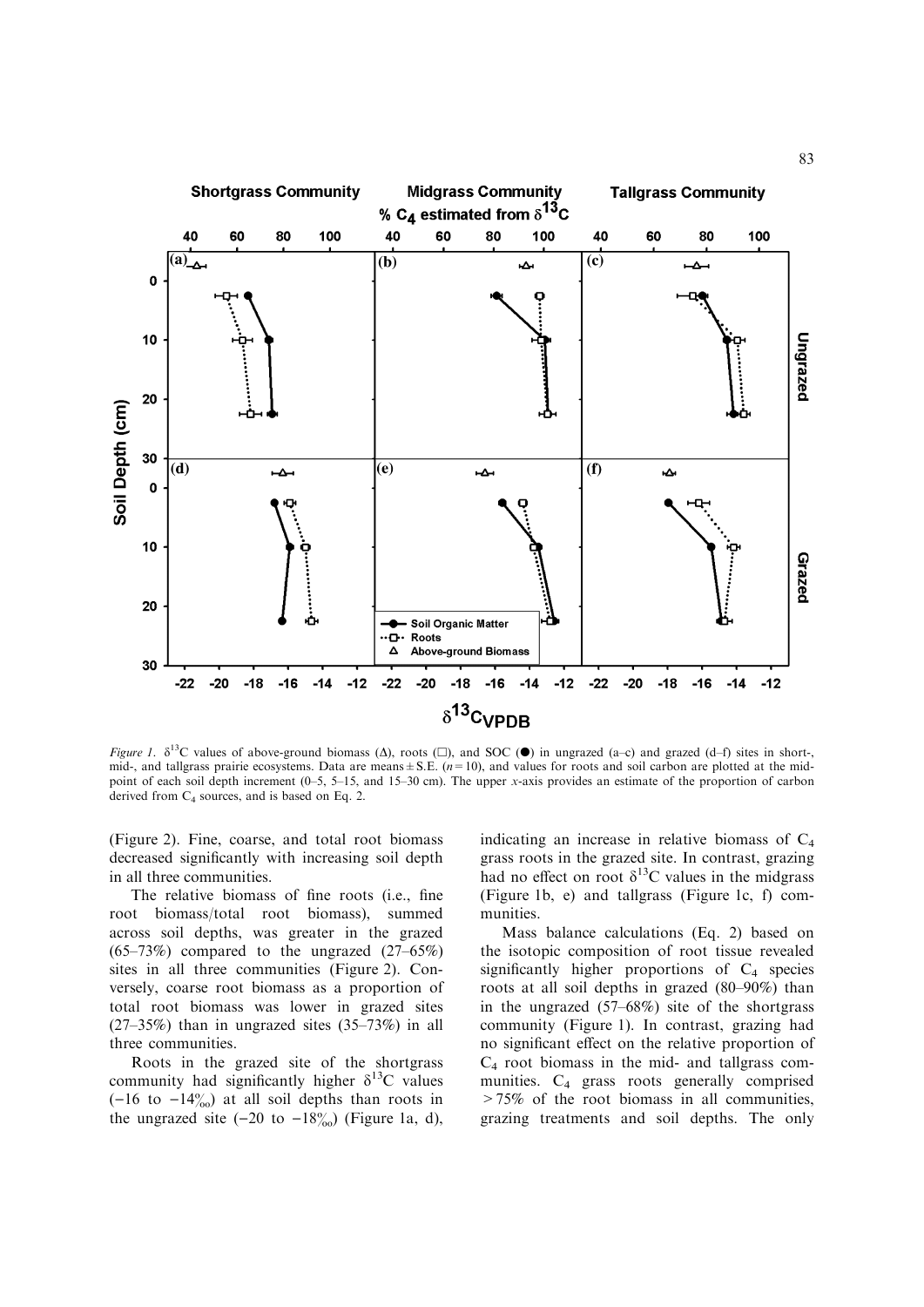

Figure 2. Root biomass (fine, coarse, and total) in ungrazed ( $\odot$ ) and grazed ( $\bullet$ ) sites in short-, mid-, and tallgrass prairie ecosystems. Data are means  $\pm$  S.E. ( $n=10$ ), and plotted at the midpoint of each soil depth increment (0–5, 5–15, and 15–30 cm). The sum of root biomass in the upper 30 cm of the soil profile is also indicated within each panel.

exception was the high proportion of  $C_3$  root biomass in the ungrazed site of the shortgrass community.

## Soil organic carbon

SOC (g C  $\rm{m}^{-2}$ ) to a depth of 30 cm was more than three-fold greater in the tallgrass community (8280 g C m<sup>-2</sup>) than in the shortgrass community  $(2517 \text{ g C m}^{-2})$  (Figure 3). The grazing treatment-soil depth interaction was significant for SOC mass in both the short- and midgrass communities (Table 4). In the shortgrass community, SOC at 0–5 and 5–15 cm was greater in the grazed compared to the ungrazed site, but there was not a significant effect at 15–30 cm. SOC at 0–5 cm was lower in the grazed compared to ungrazed site of the midgrass community, but it was greater at 15–30 cm (Figure 3). Grazing treatment had no effect on SOC mass in the tallgrass community.

 $\delta^{13}$ C values of soil organic matter were generally greater than  $-16\%$  in the mid- and tallgrass communities, indicating that >80% of SOC was derived from C4 species (Figure 1). In contrast,  $\delta^{13}$ C values of soil organic matter were less than  $-16\%$  in the shortgrass community, suggesting that approximately 60–80% of SOC was derived from C4 species. Grazing treatment had no effect on  $\delta^{13}$ C values of soil organic matter in any community (Table 4; Figure 1). However, the graz $ing \times soil$  depth interaction was significant in the tallgrass community, where  $\delta^{13}$ C values of soil organic matter at 0–5 cm were lower  $(-18\%)$  in the grazed compared to the ungrazed (site  $-16\%$ ).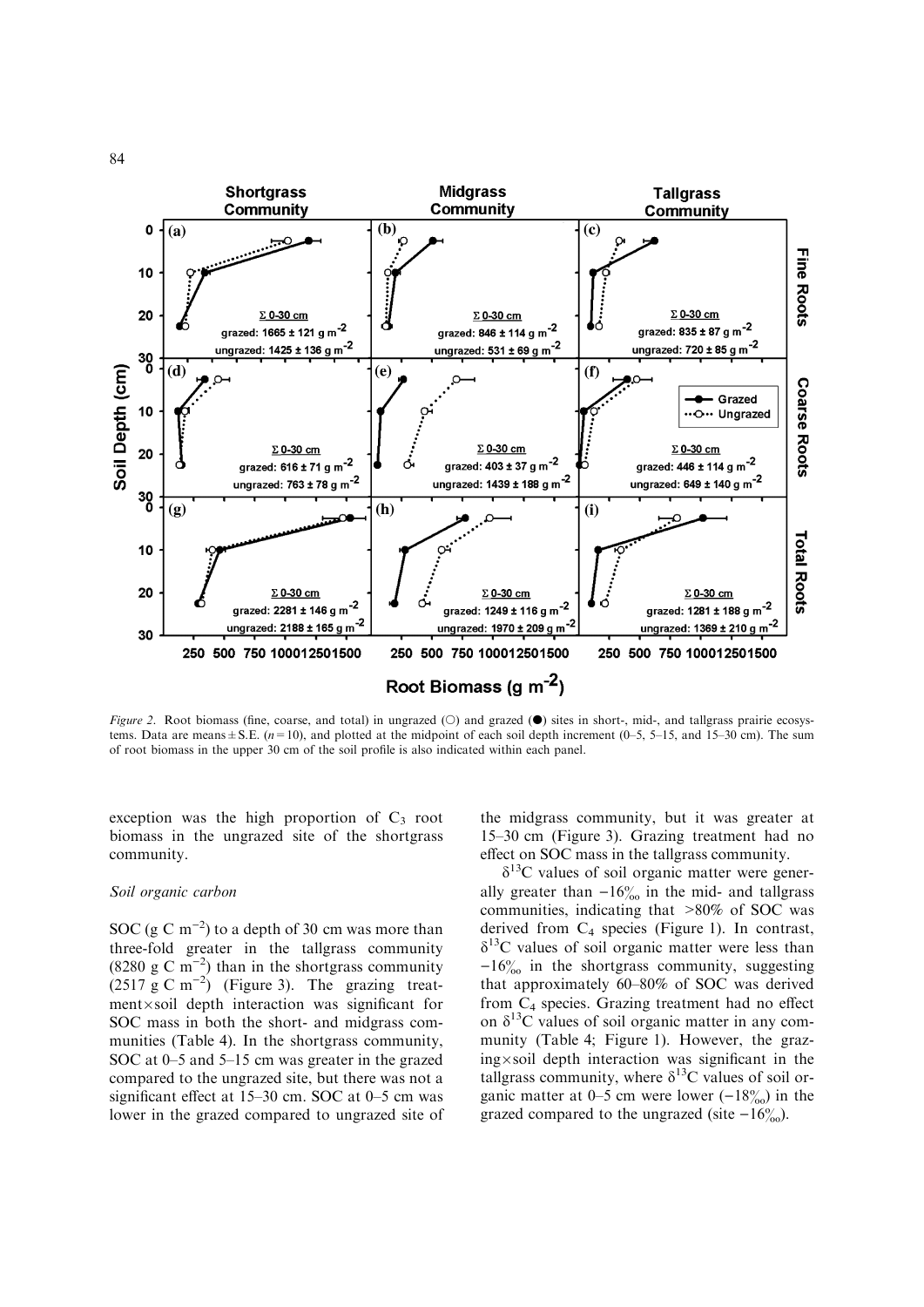Table 4. Summary of root and soil statistical results

| Community Variable |                      | Grazing Soil |        | Grazing<br>Depth $\times$ Depth |
|--------------------|----------------------|--------------|--------|---------------------------------|
| <b>Shortgrass</b>  | Fine root biomass    |              |        | **                              |
|                    | Coarse root biomass  |              | $*$    |                                 |
|                    | Total root biomass   |              | ×      |                                 |
|                    | Root $\delta^{13}$ C | ×            |        |                                 |
|                    | SOC mass             |              |        | $*$                             |
|                    | SOC $\delta^{13}C$   |              |        |                                 |
| Midgrass           | Fine root biomass    | **           | ×      |                                 |
|                    | Coarse root biomass  | *            | ×      |                                 |
|                    | Total root biomass   | ×            | ×      |                                 |
|                    | Root $\delta^{13}$ C |              |        |                                 |
|                    | SOC mass             |              |        | $*$                             |
|                    | SOC $\delta^{13}C$   |              |        |                                 |
| Tallgrass          | Fine root biomass    |              |        | $*$                             |
|                    | Coarse root biomass  |              | $*$    |                                 |
|                    | Total root biomass   |              | *      |                                 |
|                    | Root $\delta^{13}$ C |              | $\ast$ |                                 |
|                    | SOC mass             |              | *      |                                 |
|                    | SOC $\delta^{13}C$   |              |        | **                              |

 $* = P < 0.10$  and  $* = P < 0.05$ .

# Ecosystem carbon storage

Whole-ecosystem C storage was almost threefold greater in the ungrazed tallgrass community  $(8997 \text{ g C m}^{-2})$  than in the shortgrass community  $(3236 \text{ g C m}^{-2})$  (Figure 4). SOC comprised the largest proportion of ecosystem C, representing 78–82% of whole-ecosystem C in the shortgrass community, and 90–94% in the mid- and tallgrass communities. Root C comprised 17–21% of whole-ecosystem carbon in the shortgrass community, with considerably lower values in the midgrass (6–9%) and tallgrass (6%) communities. In contrast, above-ground biomass C was a small fraction (0.6–2.1%) of whole-ecosystem C for all three communities. C derived from  $C_4$  plant sources dominated whole-ecosystem C storage (71–95%) in all three communities (Figure 4).

Whole-ecosystem C storage was 24% greater in the grazed than in the ungrazed sites of the shortgrass community, and this increase was associated with a higher proportion of  $C_4$ -derived C (Figure 4). Greater C storage in this community was primarily due to greater SOC storage in the grazed  $(3307 \pm 231 \text{ g C m}^{-2})$  than ungrazed  $(2517 \pm 82 \text{ g C m}^{-2})$  site (Figure 2; Figure 4). In contrast, whole-ecosystem C storage was approximately 8% lower in the grazed compared to the ungrazed site in both the mid- and tallgrass communities, although these differences were only marginally significant  $(P < 0.10)$ .

## **Discussion**

Functional group composition, the source and magnitude of C inputs, and total ecosystem C storage displayed inconsistent responses to longterm livestock grazing at three locations in the North American Great Plains.  $C_4$  plants



Figure 3. SOC content in ungrazed  $(O)$  and grazed  $(\bullet)$  sites in short-, mid-, and tallgrass prairie ecosystems. Data are mean $s \pm S.E.$  ( $n=10$ ), and plotted at the midpoint of each soil depth increment (0–5, 5–15, and 15–30 cm). The sum of SOC in the upper 30 cm of the soil profile is also indicated within each panel.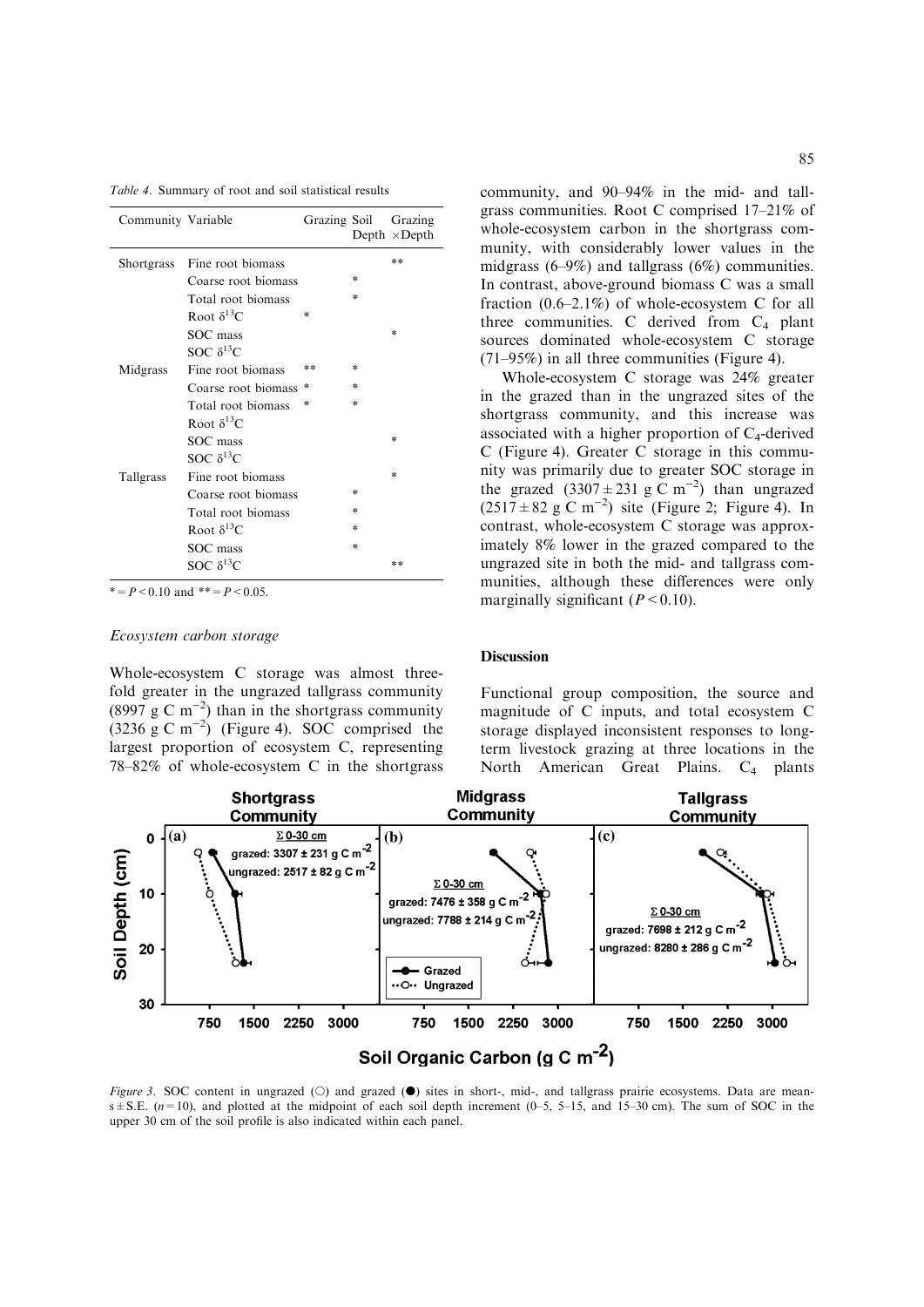

Figure 4. Whole-ecosystem carbon storage in ungrazed and grazed sites in short-, mid-, and tallgrass prairie ecosystems. The carbon content of above- and belowground biomass was computed as the product of dry biomass (Table 3 and Figure 2) and tissue carbon concentrations (data not shown). Root and soil carbon masses are for the upper 30 cm of the soil profile.  $C_3$  and  $C_4$  sources were determined by species identification for above-ground carbon, and by isotopic mass balance (Eq. 2) for belowground carbon (roots and soil organic carbon). Note the difference in scale between above- and belowground components.

dominated the long-term moderately grazed site in the shortgrass community, whereas the ungrazed site was co-dominated by  $C_3$  and  $C_4$ plants; functional group composition did not differ between grazed and ungrazed sites in the midand tallgrass communities (Objective 1). Aboveground biomass and the relative proportion of coarse root biomass were lower, while the relative proportion of fine root biomass was greater, in grazed compared to ungrazed sites at all three locations (Objective 2). The grazed site of the shortgrass community had 24% more whole-ecosystem C storage compared to the ungrazed site. In contrast, grazed sites at the mid- and tallgrass communities had 8% lower whole-ecosystem C storage compared to ungrazed sites (Objective 3).

Long-term moderate grazing was associated with a substantial change in functional group composition in only the shortgrass community where the  $C_4$  shortgrass  $B$ . gracilis increased in abundance relative to several  $C_3$  species, including Pascopyrum smithii (Rydb.) A. Love. This pattern of species replacement has been well documented in the shortgrass community (Hart and Ashby1998; Milchunas et al., 1989, 1990, 1998), and it is apparently initiated by the selective grazing of  $C_3$  relative to  $C_4$  species (Hart, 2001). This pattern of interspecific plant selection by herbivores may partially be a function of photosynthetic pathway (Caswell et al., 1973), but the contrasting herbivory resistance between these two species is probably more a function of growth form than of photosynthetic pathway. Compositional shifts between plant species with contrasting photosynthetic pathways were not observed in the mid- and tallgrass communities because they were initially dominated by  $C_4$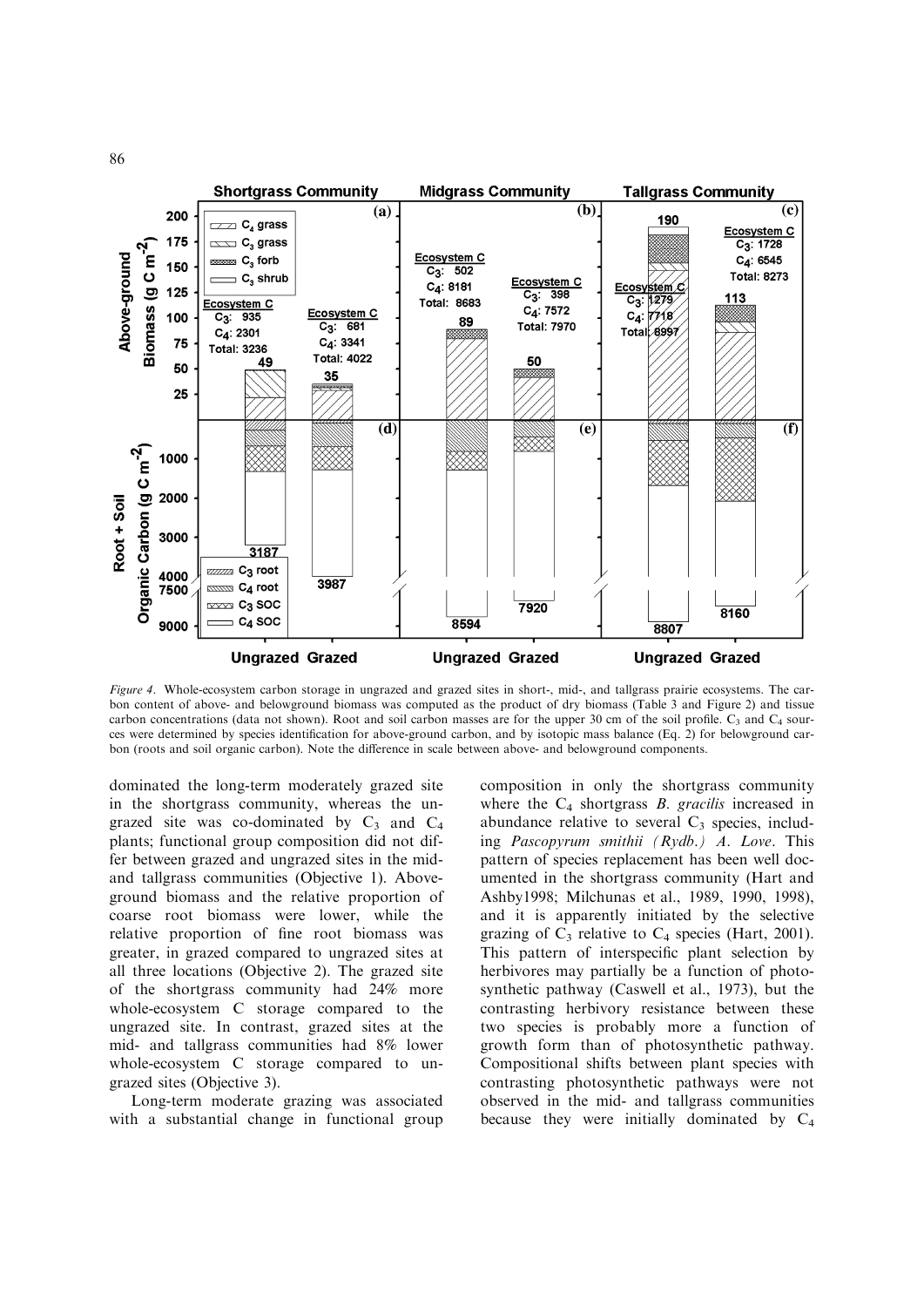grasses and species replacement patterns in these communities involve a high proportion of subordinate C4 species (Branson and Weaver, 1953).

A compositional shift from  $C_3-C_4$  co-dominance to  $C_4$  dominance by *B*. gracilis has important implications for soil C inputs in the shortgrass community. The dominant  $C_3$  species P. smithii has a uniform distribution of relatively coarse roots in the upper 30 cm of soil profile, whereas 85% of *B. gracilis* roots, which are mostly fine, are located in the upper 15 cm of the soil profile (Coupland and Johnson, 1965; Dormaar et al., 1995; Schuman et al., 1999). Frank et al. (1995) have previously recognized the ability of B. gracilis to maintain comparable SOC concentrations in intensively grazed compared to ungrazed midgrass communities. In fact, most investigations in the Great Plains that document constant or greater SOC concentrations in response to grazing have been associated with an increase in the relative composition of B. gracilis (Frank et al., 1995; Reeder et al., 2004; Reeder and Schuman, 2002; Schuman et al., 1999; Smoliak et al., 1972). Although a previous investigation found grazing to have little influence on SOC pools in a similar shortgrass community (Burke et al., 1999), soils were only sampled to 5 cm. These investigators did find higher particulate organic matter C and N, in grazed compared to ungrazed sites in this community (Burke et al., 1999), suggesting that recent C inputs were greater on grazed than on ungrazed sites. Particulate organic matter C represents relatively recent litter inputs as they are stabilized into humic material, and it is often used to draw inferences of early shifts in C dynamics and pools in response to land use management (e.g., Cambardella and Elliott, 1992).

Root:shoot ratios varied from 3–5:1 in the tallgrass community to 18–25:1 in the shortgrass community which are within the range of values previously reported along this gradient (Jackson et al., 1996; Schuman et al., 1999; Sims et al., 1978). Larger root:shoot ratios in the shortgrass community are likely due to the enhanced root production in this water-limited environment and are consistent with the occurrence of greater belowground constraints on plant–soil interactions in the shortgrass community compared to the tallgrass community (Burke et al., 1998). Root:shoot ratios were greater in the grazed compared to ungrazed sites of all three communities because grazing decreased above-ground biomass proportionally more than belowground biomass.

The relative and total mass of fine roots was greater in grazed compared to ungrazed sites in all three communities despite no observed differences in total root biomass between the grazed and ungrazed sites in the short- and tallgrass communities. This greater proportion of fine root biomass in grazed areas suggests that root turnover and rates of nutrient cycling processes is likely accelerated in all three grazed sites as root turnover is greater for fine compared to coarse roots (Eissenstat and Yanai, 1997). The redistribution of root biomass into proportionally more fine roots in the 0–30 cm soil depth directly influences C turnover because decomposition rates of roots decrease with increasing soil depth. For example, the decomposition rate of B. gracilis roots in the shortgrass prairie decreased linearly from the soil surface to 1 m depth, thereby reducing the rate of decomposition by 50% at the greatest soil depth (Gill and Burke, 2002).

# Reconciliation of inconsistent carbon storage in response to grazing

Why did C storage differ in response to longterm moderate grazing along the east–west environmental gradient in the North American Great Plains? Why was C storage greater in grazed compared to ungrazed sites only in the shortgrass community and not in the mid- and tallgrass communities? As mentioned previously, differences in functional group composition and the source and magnitude of C inputs contributed to this inconsistency in ecosystem C storage in response to grazing. The grazed shortgrass community possessed several unique structural state variables: (1) greater proportion of  $C_4$  plant composition (primarily B. gracilis), (2) greater amount and proportion of fine root biomass, and (3) higher root:shoot ratios. We infer from these unique state variables that greater C storage in the shortgrass community is primarily attributable to grazing-induced modifications in root architecture and dynamics. A grazing-induced increase in the abundance of  $B$ . gracilis is associated with greater SOC because of greater fine root production and greater root turnover in the upper portion of the soil profile.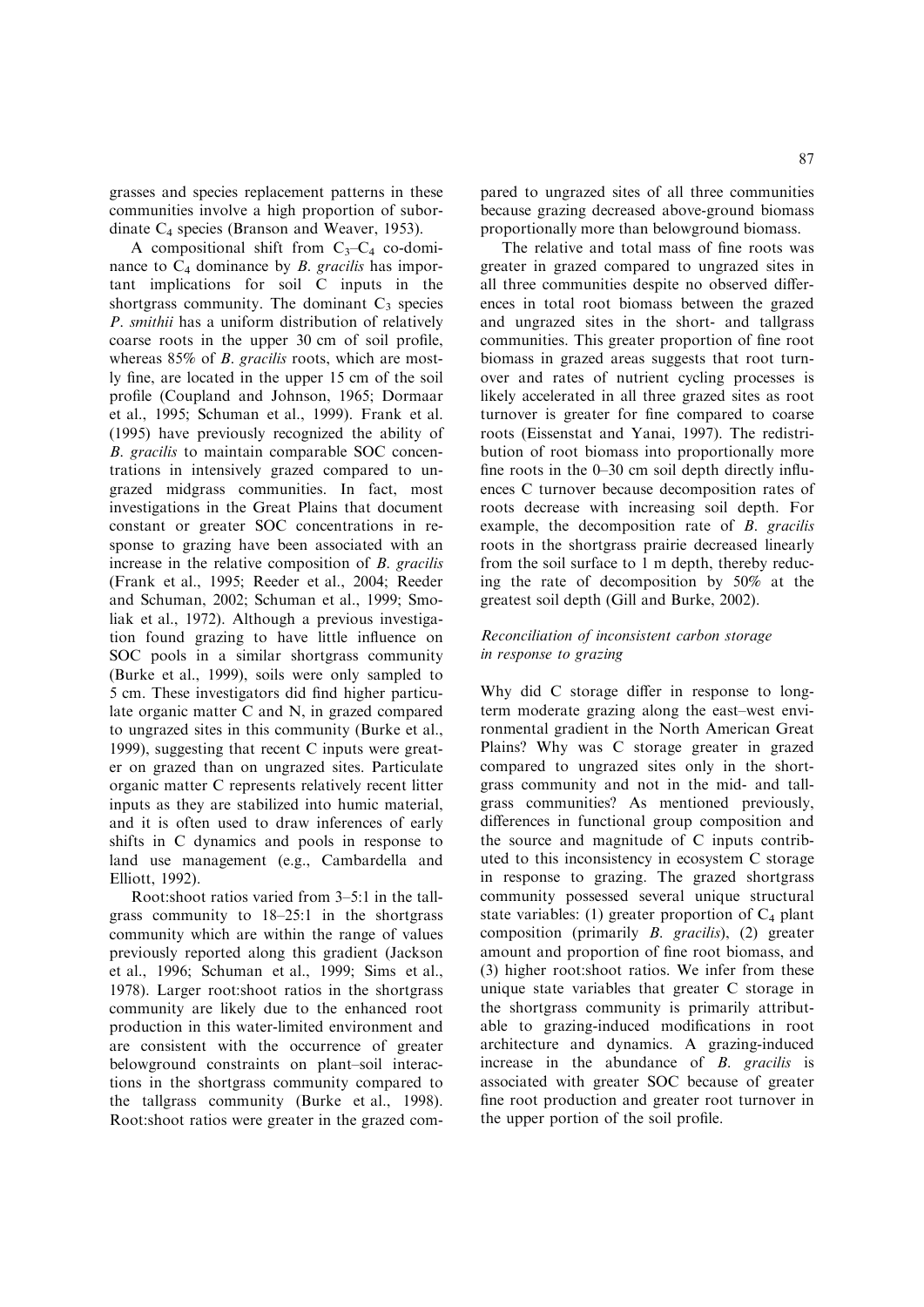In contrast to the observed results in the grazed site at the shortgrass community, soil and whole-ecosystem C storage were largely unaffected by long-term moderate grazing in the midand tallgrass communities, as both communities displayed slight (8%) decreases. The differential responses between the shortgrass and the midand tallgrass communities with respect to grazing and whole-ecosystem C storage are likely due to: (1) the possession of much larger SOC pools in mid- and tallgrass communities (three-fold greater than in the shortgrass community) that could potentially buffer total ecosystem C flux (Schuman et al., 1999), (2) lower root C/soil C ratios in the mid- and tallgrass communities (0.06–0.10) compared to the shortgrass community (0.20–0.27) suggesting that variation in organic matter inputs from roots would have relatively smaller effects on the SOC pool, and (3) the absence of grazing-induced variation in the relative proportion of the  $C_4$  functional group to modify root architecture and dynamics in the mid- and tallgrass communities.

The observed difference in SOC between the grazed and ungrazed site in the shortgrass community was 790 g C m<sup>-2</sup>, which represented a 31% increase, but the addition of this amount of SOC would have only resulted in a 9–10% in total ecosystem carbon storage in the mid- and tallgrass communities. Therefore, soils with larger pools of SOC would require either a greater change in the magnitude of C fluxes, or a longer duration of modified C inputs or losses to induce a significant modification in SOC storage. The higher ratios of root C/soil C in the shortgrass community may enable a grazing induced increase in fine root biomass to have a relatively rapid impact on the size of the SOC pool. Root C/soil C ratios for the 0–30 cm soil depth in long-term lightly and heavily grazed sites of the shortgrass community are 0.10 and 0.14, respectively, (Reeder et al., 2004) and 0.13 and 0.12, respectively, in northern mixed-grass prairie (Schuman et al., 1999).

Collectively, our findings of smaller SOC pools, higher root C/soil C ratios, and substantial variation in functional group composition between the ungrazed and grazed site in the shortgrass community, compared to the mid- and tallgrass communities, provide insight to at least partial reconcile the variable response of ecosystem C storage to grazing along this environmental gradient. We propose an alternative hypothesis to that of tissue chemistry (e.g., Vinton and Burke, 1995), as the predominant mechanism contributing to inconsistent patterns of ecosystem C storage. We hypothesize that the magnitude and proportion of fine root mass within the upper soil profile is the principal driver linking grazing-induced changes in species composition to the biogeochemistry of these grassland ecosystems. This response is less prevalent in the mid- and tallgrass communities because grazinginduced species replacement of dominant C4 species by subordinate  $C_4$  species (Branson and Weaver, 1953) is not sufficient to modify fine root production, subsequent root turnover, and the size of SOC pools. In contrast, a compositional shift from  $C_3-C_4$  co-dominance to  $C_4$  dominance by B. gracilis with increasing grazing intensity in the shortgrass community significantly alters root architecture and dynamics to increase SOC and whole-ecosystem C storage.

## Acknowledgements

Research was supported by a United States Department of Agriculture (USDA) Rangeland Special Grant (92-38300-7459) and the Texas Agricultural Experiment Station (H-6945). Emily Miller, Brian Hays, Blake Hendon, Muzhi He, Julia Liao, and Allison Hoskisson provided assistance with data collection, sample preparation and isotopic/elemental analyses in the lab. Karen Hickman (Fort Hays State University) kindly provided plant samples from the midgrass community. We thank D Hartnett (Kansas State University), Robert Nicholson (Ft Hays State University), and Dan Milchunas, Mark Lindquist (Colorado State University) and Mary Ashby (USDA-Agricultural Research Service) for facilitating access to field sites. Indy Burke, Rick Gill, Gerald Schuman, and Howard Epstein provided helpful reviews of the manuscript.

#### References

Archer S and Smeins F E 1991 Ecosystem-level processes. In Management: An Ecological Perspective. Eds. R K Heitschmidt and J W Stuth Grazing. pp. 109–139. Timber Press, Portland, OR.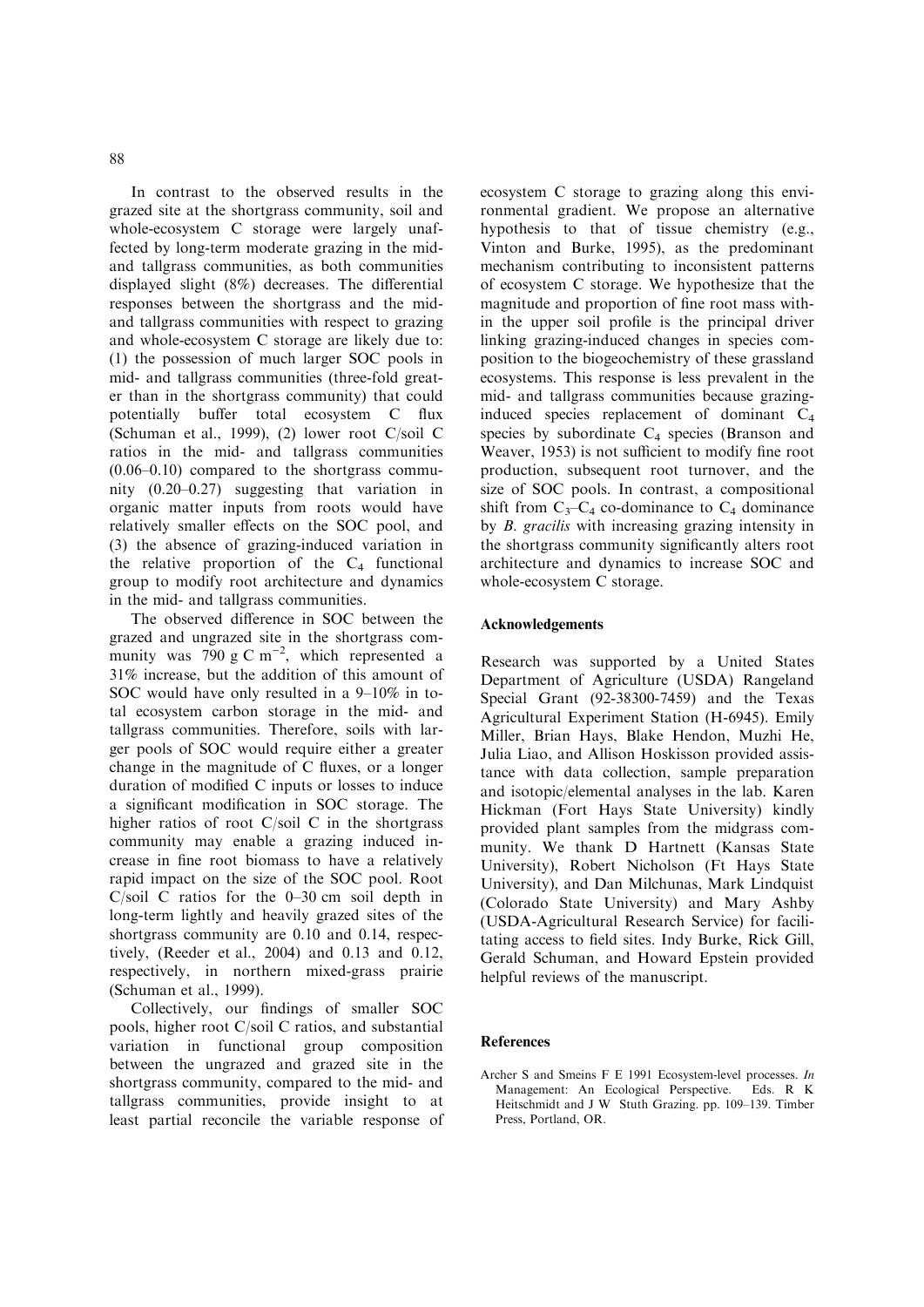- Bardgett R D, Wardle D A and Yeates G W 1998 Linking above-ground and below-ground interactions: How plant responses to foliar herbivory influence soil organisms. Soil Biol. Biochem. 30, 1867–1878.
- Bark D, 1987 Konza Prairie Research Natural Area, Kansas. In The climates of the long-term ecological research sites. Ed. D. Greeland. pp. 45–50. Institute of Arctic and Alpine Research, Occasional Paper No. 44, Univ Colorado, Boulder, CO.
- Boutton T W 1996 Stable carbon isotope ratios of soil organic matter and their use as indicators of vegetation and climate change. In Mass Spectrometry of Soils. Eds. T W Boutton and S I Yamasaki. pp. 47–82. Marcel Dekker, New York.
- Boutton T W, Nordt L C, Archer S R, Midwood A J Casar I 1993 Stable carbon isotope ratios of soil organic matter and their potential use as indicators of paleoclimate. In Isotope techniques in the study of past and current environmental changes in the hydrosphere and the atmosphere. pp. 445–459. International Atomic Energy Agency, Vienna, Austria.

Branson F and Weaver J E 1953 Quantitative study of degeneration of mixed prairie. Bot. Gaz. 114, 397–416.

- Briske D D, Boutton T W and Wang Z 1996 Contribution of flexible allocation priorities to herbivory tolerance in C4 perennial grasses: An evaluation with  $^{13}$ C labeling. Oecologia 105, 151–159.
- Briske D D and Richards J H 1995 Plant responses to defoliation: A physiological, morphological, and demographic evaluation. In Wildland Plants: Physiological Ecology And Developmental Morphology. Eds. D J Budunah and R E Sosebee. pp. 635–710. Society for Range Management, Denver, CO.
- Burke I C, Lauenroth W K, Riggle R, Brannen P, Madigan B and Beard S 1999 Spatial variability of soil properties in the shortgrass steppe: the relative importance of topography, grazing, microsite, and plant species in controlling spatial patterns. Ecosystems 2, 422–438.
- Burke I C, Lauenroth W K, Vinton M A, Hook P B, Kelly R H, Epstein H E, Aguiar M R, Robles M D, Aguilera M O, Murphy K L and Gill R A 1998 Plant-soil interactions in temperate grasslands. Biogeochemistry 42, 121–143.
- Cambardella C A and Elliot E T 1992 Particulate soil organic matter changes across a grassland cultivation sequence. Soil Sci. Soc. Am. J. 56, 777–783.
- Caswell H, Reed F, Stephenson S N and Werner P A 1973 Photosynthetic pathways and selective herbivory: a hypothesis. Am. Nat. 107, 465–480.
- Chapin F S, Walker B H, Hobbs R J, Hooper D U, Lawton J H, Sala O E and Tilman D 1997 Biotic control over the functioning of ecosystems. Science 277, 500–504.
- Conant R T, Paustian K and Elliott E T 2001 Grassland management and conversion into grassland: effects on soil carbon. Ecol. Appl. 11, 343–355.
- Coplen T B 1995 Reporting of stable carbon, hydrogen, and oxygen isotopic abundances. In Reference and Intercomparison Materials For Stable Isotopes of Light Elements. pp. 31–34 International Atomic Energy Agency, Vienna, Austria.
- Coupland R T and Johnson R E 1965 Rooting characteristics of native grassland species in Saskatchewan. J. Ecol. 53, 475–507.
- Derner J D, Briske D D and Boutton T W 1997 Does grazing mediate soil carbon and nitrogen accumulation beneath C4 perennial grasses along an environmental gradient? Plant Soil 191, 147–156.
- Dormaar J F, Naeth M A, Wilms W D and Chanasyk D S 1995 Effect of native prairie, crested wheatgrass (Agropyron cristatum (L.) Gaertn.) and Russian wildrye (Elymus junceus Fisch.) on soil chemical properties. J. Range Manage. 48, 258–263.
- Eissenstat D M and Yanai R D 1997 The ecology of root lifespan. Adv. Ecol. Res. 27, 1–60.
- Epstein H E, Burke I C and Lauenroth W K 1999 Response of the shortgrass steppe to changes in rainfall seasonality. Ecosystems 2, 139–150.
- Epstein H E, Lauenroth W K, Burke I C and Coffin D P 1997 Productivity patterns of  $C_3$  and  $C_4$  functional types in the US Great Plains. Ecology 78, 722–731.
- Frank A B, Tanaka D L, Hoffmann L and Follett R F 1995 Soil carbon and nitrogen of Northern Great Plains grasslands as influenced by long-term grazing. J. Range Manage. 48, 470– 474.
- Gee G W and Bauder J W 1986 Particle-size analysis. In Methods of Soil Analysis, Part I. Physical and Mineralogical Methods. Agronomy Monograph No. 9. Ed. A Klute pp. 383–411. Soil Science Society of America, Madison, WI.
- Gill R A and Burke I C 2002 Influence of soil depth on the decomposition of Bouteloua gracilis roots in the shortgrass steppe. Plant Soil 241, 233–242.
- Hart R H 2001 Plant biodiversity on shortgrass steppe after 55 years of zero, light, moderate, or heavy cattle grazing. Plant Ecol. 155, 111–118.
- Hart R H and Ashby M M 1998 Grazing intensities, vegetation, and heifer gains: 55 years on shortgrass. J. Range Mange. 51, 392–398.
- Heffner R A, Butler M J, Reilly C K 1996 Pseudoreplication revisited. Ecology 77, 2558–2562.
- Hulett G K, Tomanek G W 1969 Herbage dynamics on a mixed prairie grassland. US/IBP Technical Report No. 108.
- Hurlbert S H 1984 Pseudoreplication and the design of ecological field experiments. Ecol. Mono. 54, 187–211.
- Jackson R B, Canadell J, Ehleringer J R, Mooney H A, Sala O E and Schulze E D 1996 A global analysis of root distributions for terrestrial biomes. Oecologia 108, 389–411.
- Lauenroth W K and Sala O E 1992 Long-term forage production of North American shortgrass steppe. Ecol. Appl. 2, 397–403.
- Midwood A J and Boutton T W 1998 Soil carbonate decomposition by acid has little effect on  $(^{13}C)$  of organic matter. Soil Biol. Biochem. 30, 1301–1307.
- Milchunas D G and Milchunas D G, Lauenroth W K and Burke I C 1998 Livestock grazing, animal and plant biodiversity of shortgrass steppe and relationship to ecosystem function. Oikos 83, 64–74.
- Milchunas D G, Lauenroth W K, Chapman P L and Kazempour M K 1990 Community attributes along a perturbation gradient in a shortgrass steppe. J. Veg. Sci. 1, 375–384.
- Milchunas D G, Lauenroth W K, Chapman P L and Kazempour M K 1989 Effects of grazing, topography, and precipitation on the structure of semiarid grassland. Vegetation 80, 11–23.
- Nieuwenhuize J, Maas Y and Middelburg J 1994 Rapid analysis of organic carbon and nitrogen in particulate materials. Mar. Chem. 45, 217–224.
- Ojima D S, Dirks B O, Glenn E P, Owensby C E and Scurlock J O 1993 Assessment of C budget for grasslands and drylands of the world. Water Air Soil Poll. 70, 95–109.
- Olson J S, Watts J A, Allison L J 1985 Major world ecosystem complexes ranked by carbon in live vegetation: A database.